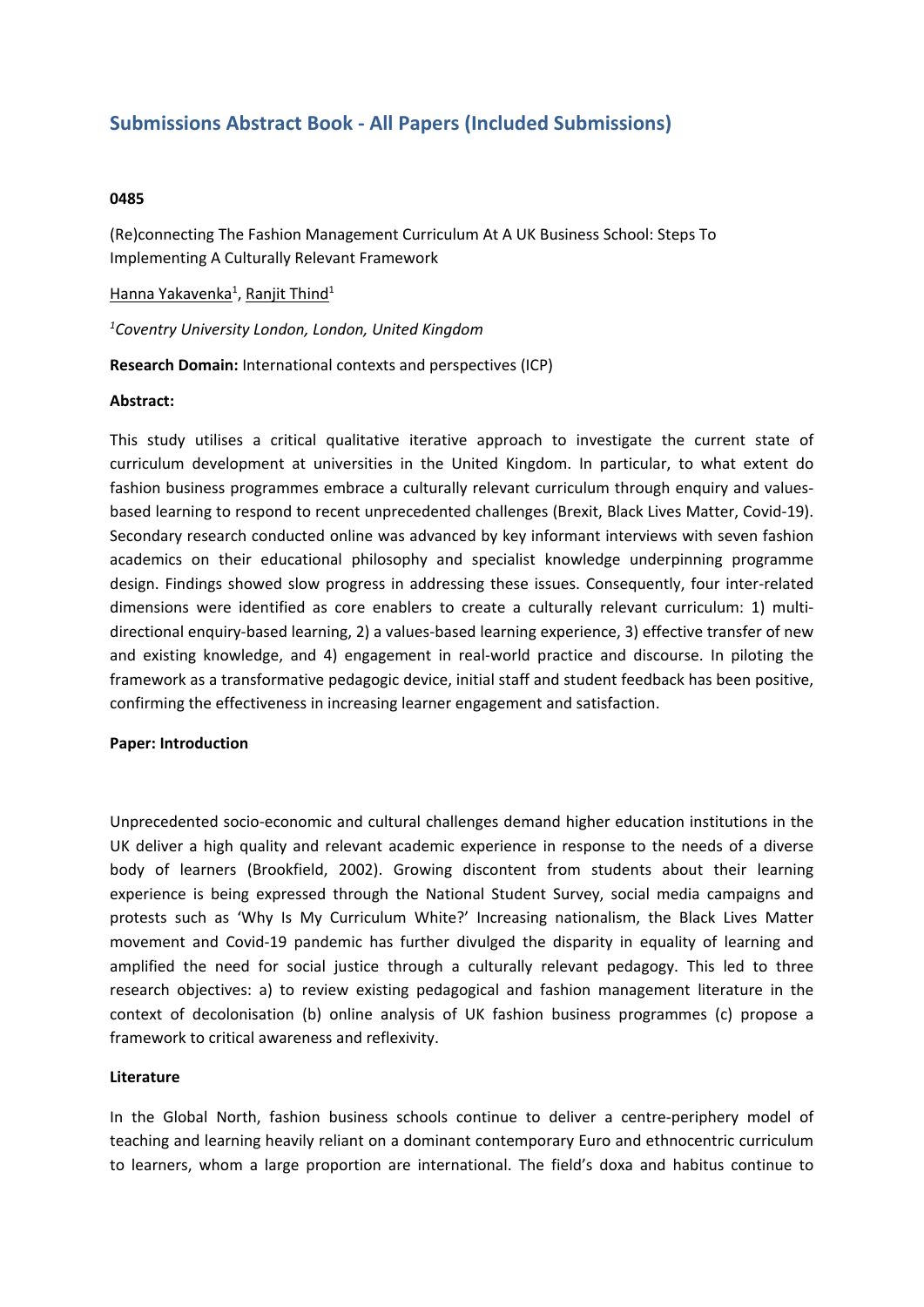express <sup>a</sup> performativity for teaching and learning through capitalist ideologies by predominately upper-middle-class heterosexual ableist male authors such <sup>a</sup> Michael Porter, Clayton Christensen and Peter Drucker (Alcadipani, 2017). Presented as authoritative narratives these publications ignore the consequences of slavery, forced mass migration, racism and despotism as well as the significance of indigenous, religious and caste systems. Several authors (Mazzarella, Storey and Williams, 2019; Jansen, 2020) have written about decolonising fashion studies from an historical and sustainable perspective, but little exists on how these initiatives inform the fashion management curriculum. Subsequently, across cognitive, emotional and social dimensions students describe their learning as 'Too White' and incomprehensible to their individual setting and circumstances, which reduces their interaction and motivation for learning. As evidenced in the awarding gap with 67.7% of BAME students obtaining <sup>a</sup> First or Upper Second honours degree versus 80.9% of white learners. Additionally, Black African and Caribbean learners are further disadvantaged with <sup>a</sup> 23.4%-point awarding gap (Advance HE, 2019). The Covid-19 pandemic is likely to exacerbate this trend further (Joseph Rowntree Foundation, 2021).

The current fashion management curriculum discounts <sup>a</sup> learner's home and community-based knowledge. This limits inter-cultural knowledge exchange, which affects leaner commitment, peer interaction, self-confidence and well-being. In refraining the gaps, <sup>a</sup> dialogical and emancipatory curriculum that employs <sup>a</sup> pedagogical orientation towards real-world multi-directional enquirybased learning can help to strengthen skills such as problem solving, creativity and reflection (Levy and Petrulis, 2012). For successful active learning, students should be immersed in <sup>a</sup> radically humanistic, authentic and deeply democratic values based-learning experience. This facilitates knowledge exchange, whilst preserving <sup>a</sup> learner's cultural capital (Bourdieu, 1986) through their unique knowledge, identity and skills. Operating within this community of practice (Wenger, 2000) equips individuals to succeed socially, academically and for graduate employment.

## **Methodology**

Drawing on the concept of bi-cultural research (Smith, 1999) and employing <sup>a</sup> critical qualitative iterative method based on constructivist epistemology (Creswell and Creswell, 2018) online web research examined 35 UK undergraduate and postgraduate fashion business courses. Using <sup>a</sup> fourpoint rating scale, programme handbooks and outlines of modules were reviewed to identify whether these institutions offered <sup>a</sup> culturally relevant curriculum through enquiry and values basedlearning. To gain deeper insights, <sup>a</sup> subject leader, two programme directors and four members of the fashion business academic team at <sup>a</sup> London University were purposively sampled as key informants (Eisenhardt and Graebner, 2007). A large proportion of the university's full-time student population were international and of mixed ethnicity. Further feedback was solicited from staff and students through <sup>a</sup> modular level pilot study to assess the effectiveness of the framework.

## **Findings**

The analysis revealed limited evidence in institutional approaches and practices to decolonise teaching, learning and assessment in fashion management, marketing and business related programmes. Instead, there was <sup>a</sup> strong orientation towards an Anglo-Saxon philosophy and narrow awareness to embedding <sup>a</sup> culturally relevant curriculum based on the backgrounds, experiences and needs of the target students. Applying thematic analysis (Miles and Huberman, 1994) and using the principles of constructive alignment (Biggs and Tang, 2011) the authors developed <sup>a</sup> framework as <sup>a</sup>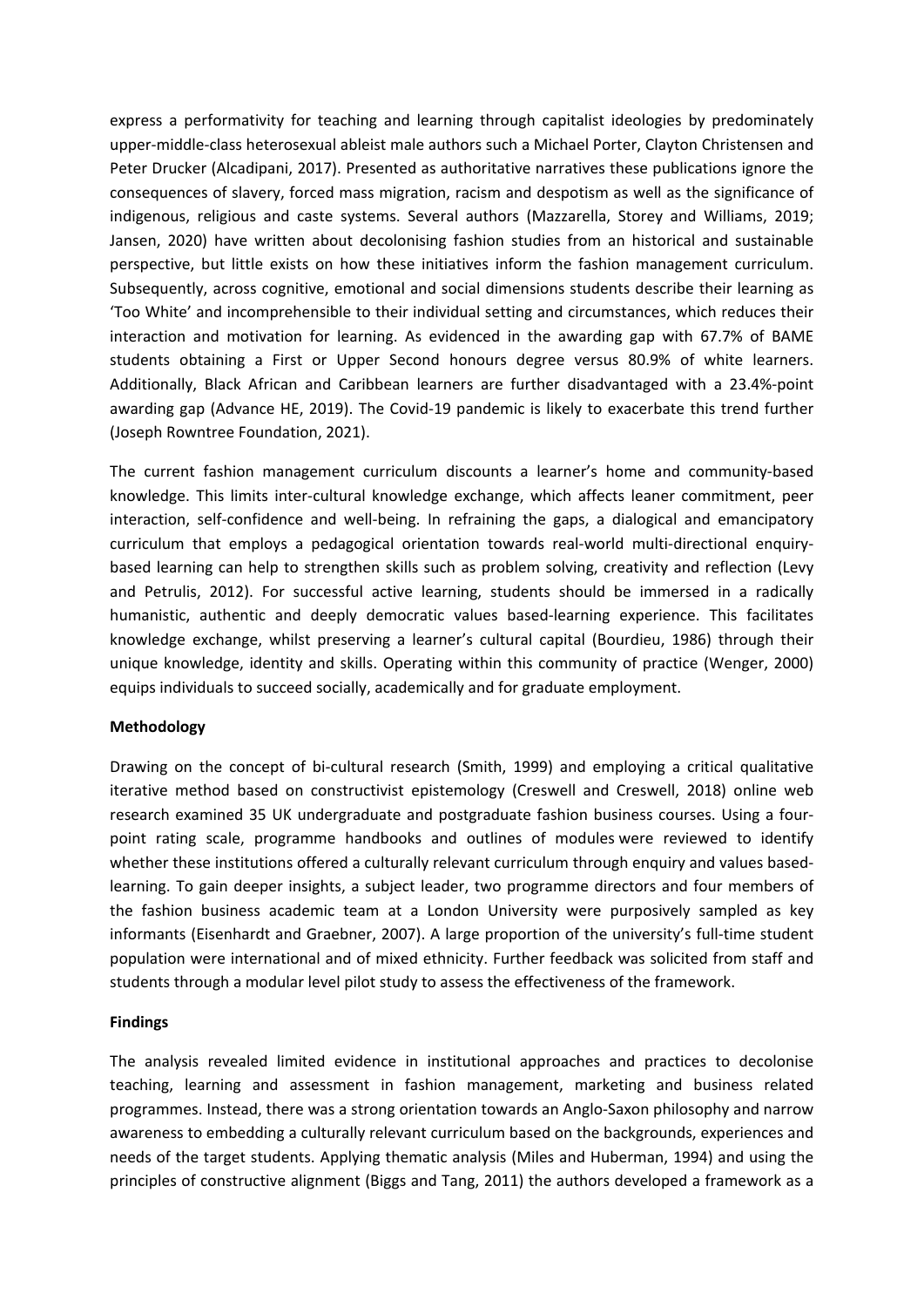pedagogic device (Bernstein, 2000) to facilitate critical awareness and reflexivity. The framework allows for flexibility and local customisation through four inter-related dimensions: 1) multidirectional enquiry-based learning, 2) <sup>a</sup> values-based learning experience, 3) effective transfer of new and existing knowledge, and 4) engagement in real-world practice and discourse. Positive feedback from the pilot study confirmed the effectiveness of the framework through increasing student engagement and end of module satisfaction scores. Whilst the framework promotes critical interrogation and epistemic reflexivity it does not assume that implementation will be straightforward, as it requires pedagogical training and institutional support. It can, however be considered <sup>a</sup> transformational tool for creating immense social, cultural and economic wealth in <sup>a</sup> period of increasing debate on the value of universities.

#### **References:**

#### **References**

Advance HE. (2019). *Equality <sup>+</sup> higher education: students statistical report 2019.* <https://www.advance-he.ac.uk/knowledge-hub/equality-higher-education-statistical-report-2019> (Accessed 24<sup>th</sup> October 2020).

Alcadipani, R. (2017). Reclaiming sociological reduction: Analysing the circulation of management education in the periphery. *Management Learning*, 48 (5), pp 535-551.

Bernstein, B. (2000). *Pedagogy, symbolic control and identity: theory, research, critique*, Revised Edition. Oxford: Rowman & Littlefield.

Biggs, J. and Tang, C. (2011). *Teaching for quality learning at university*, <sup>4</sup>th Edition. England: McGraw-Hill.

Bourdieu, P. The forms of capital in Richardson, J.G. (Ed) (1986). *Handbook of theory and research for the sociology of education.* New York: Greenwood Press.

Brookfield, S.D. (2002). Using the lenses of critically reflective teaching in the community classroom. *New Directions for Community Colleges*, No.118, Summer, pp 31-38.

Creswell, J.W. and Creswell, J.D. (2018). *Research Design: Qualitative, Quantitative, and Mixed Methods Approaches*. Thousand Oaks, California: Sage Publications.

Eisenhardt, K.M. and Graebner, M.E. (2007). Theory Building from Cases: Opportunities and Challenges. *The Academy of Management Journal*, Vol.50, (1), pp 25-32.

Jansen, M.A. (2020). Fashion and the phantasmagoria of modernity: an introduction to decolonial fashion discourse. *Fashion Theory*, Vol.24, (6), pp 815-836.

Joseph Rowntree Foundation. (2021). *UK Poverty 2020/21.* York: Joseph Rowntree Foundation.

Levy, P. and Petrulis, R. (2012). How do first year university students experience inquiry and research, and what are the implications for the practice of inquiry-based Learning? *Studies in Higher Education.* Vol.37, (1), pp 85-101.